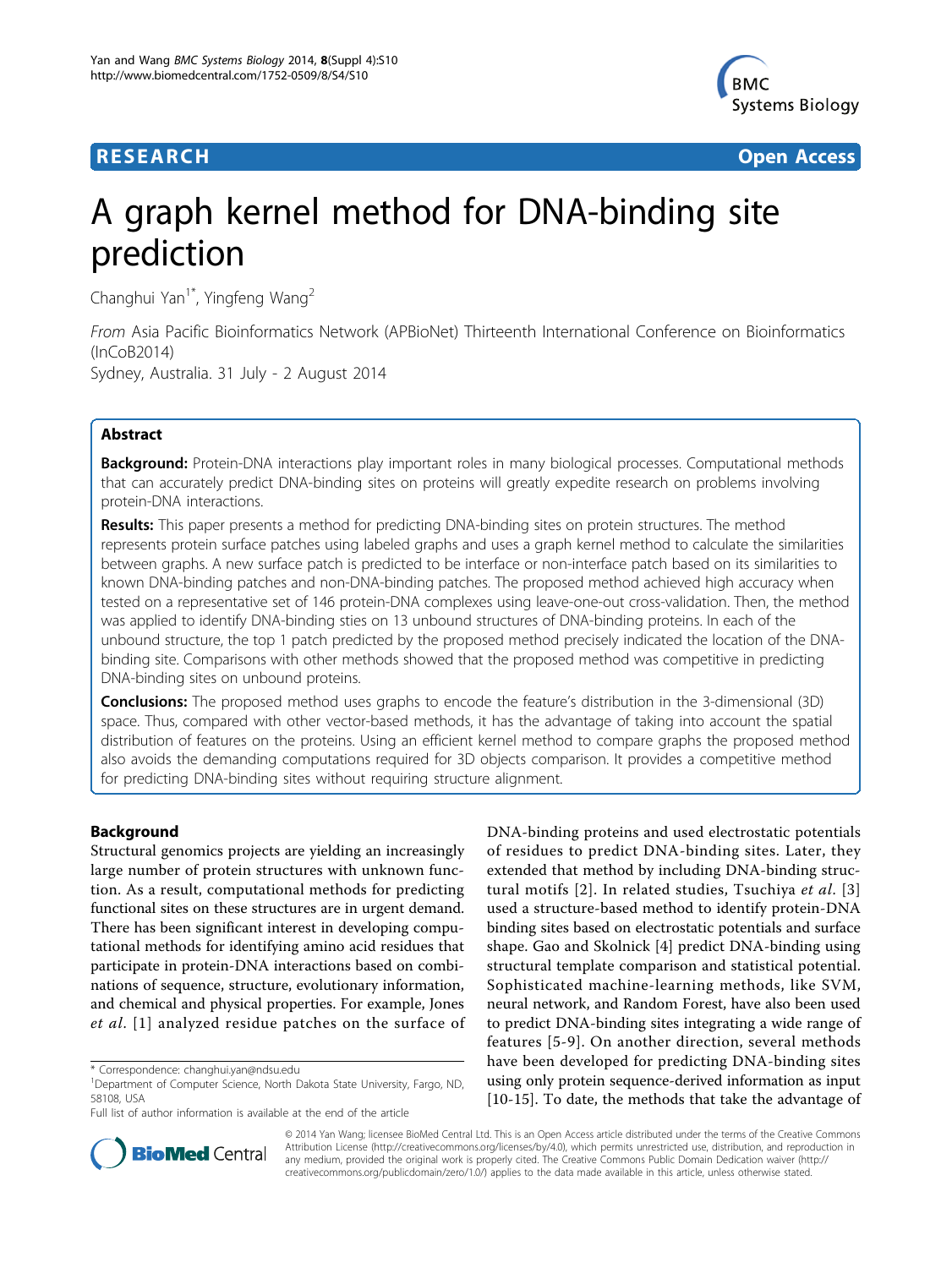structure-derived information achieve better results than those using only sequence-derived information.

One common limitation of the above-mentioned methods is that the sequence and structural properties of a surface patch are input to machine-learning methods in the form of vectors. When the properties of a surface patch are encoded as a vector, the information of how these properties distribute over the surface is lost. For example, if a surface patch includes five amino acid residues, the above-mentioned methods will encode the amino acid identities of this surface patch as five independent values in a vector. In this representation, the spatial arrangement of these five residues on the surface patch is not encoded. Unfortunately, the spatial arrangement of properties on a surface patch plays a crucial role in determining the function of the surface patch.

To overcome this limitation, this paper presents a graph approach for DNA-binding site prediction. In this study, graphs are used to represent surface patches, such that the spatial arrangement of various properties on the surface is explicitly encoded. The similarities between surface patches are then computed using a graph kernel method. A voting strategy is then used to classify surface patches into DNA-binding sites versus non-binding sites based on their similarity to known DNA-binding surface and non-DNA-binding surface. When applied to set of unbound structures of DNA-binding proteins, the proposed method can precisely identify the locations of DNA-binding sites.

#### Methods

#### DNA-binding proteins

DNA-binding proteins were obtained from our previous study [[10\]](#page-6-0). In that study, we extracted all protein-DNA complexes from the PDB [[16\]](#page-6-0). Then, the dataset was culled using PISCES [[17\]](#page-6-0). The resulting dataset consisted of 171 proteins with mutual sequence identity  $\leq$  30% and each protein had at least 40 amino acid residues. All the structures have resolution better than 3.0 Å and R factor less than 0.3. In the current study, seven features are evaluated for their usefulness in the prediction of DNAbinding sites. Thus, seven features were calculated for each protein. Among them, structural conservation was calculated based on the alignment of structural neighbors (See details in section 2.2). 25 proteins were discarded because no structures neighbors were found. In the end, 146 DNA-binding proteins were used to evaluate the proposed method in cross-validation.

### Features

DNA was removed from the protein-DNA complexes and seven features were calculated for each amino acid of the protein: (1) Relative solvent accessibility was calculated using NACCESS [[18\]](#page-6-0); (2) Electrostatic potential was calculated using Delphi [[19](#page-6-0)] with the same parameters used in the study of Jones et a. [\[1](#page-6-0)]. The electrostatic potential of a residue is defined as the average of the electrostatic potentials at the locations of all its atoms as described in Jones et a. [\[1\]](#page-6-0); (3) Sequence entropy at each residue position (the sequence entropy for the corresponding column in the multiple sequence alignment) was extracted from the HSSP database [\[20](#page-6-0)]. Sequence entropy is a measure of sequence conservation. The lower the value, the more conserved is the corresponding residue position; (4) Surface curvature at each residue position was calculated using MSP ([http://](http://connolly.best.vwh.net/) [connolly.best.vwh.net/\)](http://connolly.best.vwh.net/); (5) Pockets on protein surface were detected using Proshape ([http://csb.stanford.edu/](http://csb.stanford.edu/~koehl/ProShape/download.php)  $\sim$ koehl/ProShape/download.php). The pocket size of a residue is defined as the size of the pocket that the residue is located in. If a residue is not located in any pocket, then a value of 0 is assigned to the pocket size of the residue; (6) The DALI server [\[21\]](#page-6-0) was used to search for structural neighbors in the PDB for each of the DNA-binding proteins. The DALI server returned a multiple alignment of the query structure and its structural neighbors. Then, structural conservation score was calculated for each residue position using Scorecons [[22](#page-6-0)] based on the multiple alignment; and (7) positionspecific scoring matrix (PSSM) of a protein was built by running 4 iterations of PSI-BLAST [[23\]](#page-6-0) against the NCBI non-redundant (nr) database. In the PSSM, each residue position corresponds to 20 values. Thus, in total, each amino acid residue is associated with 26 attributes. All these attributes were normalized to the range of 0 [[1\]](#page-6-0).

# Interface residues and surface residues

Interface residues are defined as in Jones et al. [\[1](#page-6-0)]. Solvent accessible surface area (ASA) was computed for each residue in the unbound protein (in absence of DNA) and in the protein-DNA complex. A residue is defined to be an interface residue if its ASA in the protein-DNA complex is less than its ASA in the unbound protein by at least  $1\text{\AA}^2$ . A residue is defined to be a surface residue if its relative accessibility in the unbound protein is >5%. In total, 4,337 interfaces residues and 27,248 surface residues were obtained.

#### Interface patches and non-interface patches

For each DNA-binding protein, an interface patch and a non-interface patch were obtained. The interface patch included all the interface residues. The non-interface patch was randomly taken from the protein surface such that (1) it consisted of a group of contiguous surface residues; (2) it had the same number of residues as the interface patch; and (3) it did not include any interface residue.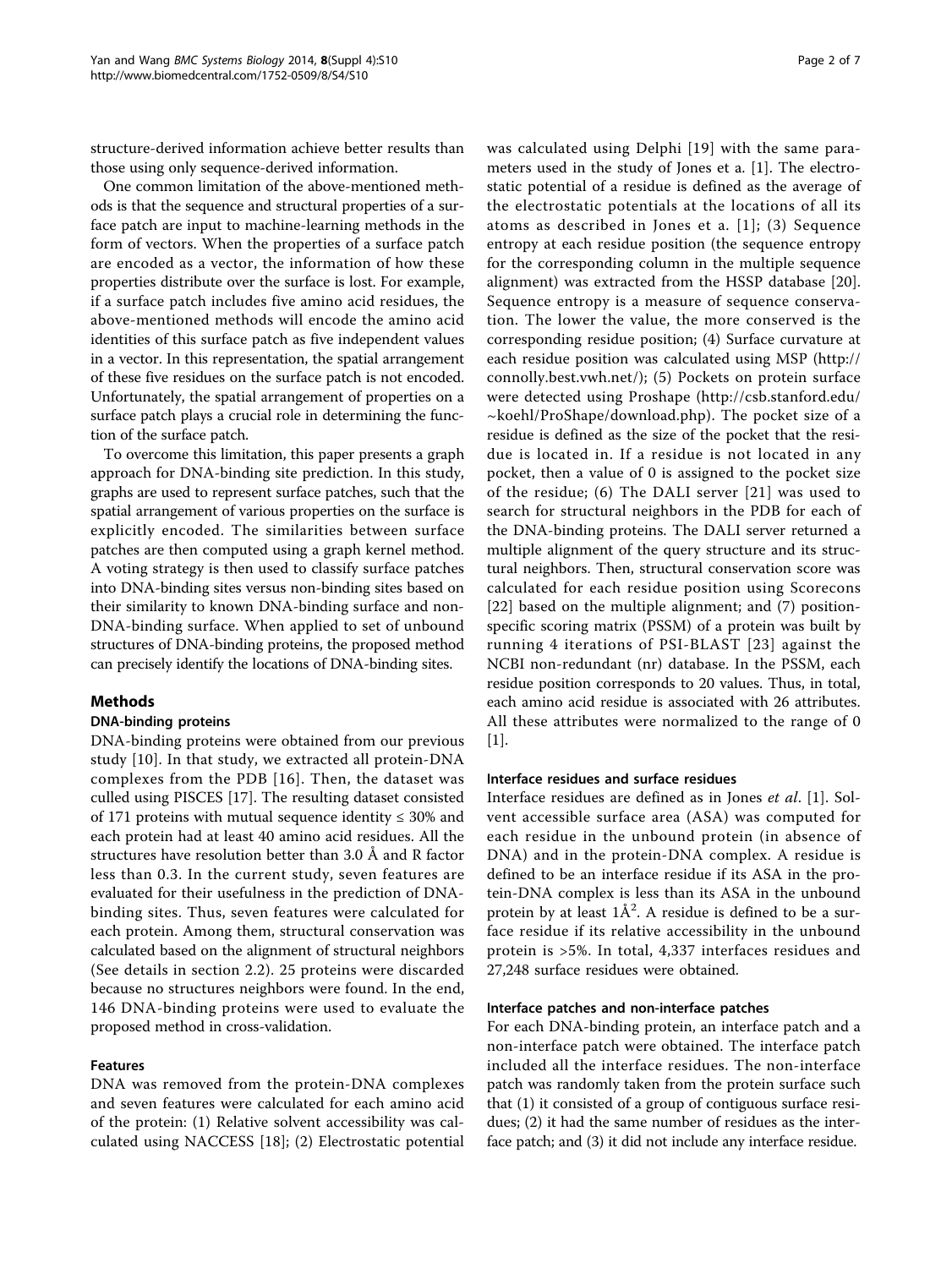#### Graph representation of patches

Each amino acid residue is represented using a node labeled with the 26 attributes of the residue. Two residues are considered contacting if the closest distance between their heavy atoms is less than the sum of the radii of the atoms plus 0.5 Å. An edge is added between two nodes if the corresponding residues are contacting. In this way, a surface patch of residues is represented as a labeled graph.

#### Graph kernel

Kernel methods are a popular method with broad applications in data mining. In a simple way, a kernel function can be considered as a positive definite matrix that measures the similarities between each pair of input data. It the currently study, a graph kernel method, namely shortest-path kernel, developed by Borgwart and Kriegel [\[24\]](#page-6-0), is used to compute the similarities between graphs.

The first step of the shortest-path kernel is to transform original graphs into shortest-path graphs. A shortest-path graph has the same nodes as its original graph, and between each pair of nodes, there is an edge labeled with the shortest distance between the two nodes in the original graph. In the current study, the edge label will be referred to as the weight of the edge. This transformation can be done using any algorithm that solves the all-pairs-shortest-paths problem. In the current study, the Floyd-Warshall algorithm was used.

Let  $G_1$  and  $G_2$  be two original graphs. They are transformed into shortest-path graphs  $S_1(V_1, E_1)$  and  $S_2(V_2, E_1)$  $E_2$ ), where  $V_1$  and  $V_2$  are the sets of nodes in  $S_1$  and  $S_2$ , and  $E_1$  and  $E_2$  are the sets of edges in  $S_1$  and  $S_2$ . Then a kernel function is used to calculate the similarity between G1 and G2 by comparing all pairs of edges between  $S_1$  and  $S_2$ .

$$
K\big(G_1,G_2\big)=\sum_{e_1\in E_1}\sum_{e_2\in E_2}k_{edge}\big(e_1,e_2\big)
$$

where,  $k_{edge}($  ) is a kernel function for comparing two edges (including the node labels and the edge weight).

Let  $e_1$  be the edge between nodes  $v_1$  and  $w_1$ , and  $e_2$  be the edge between nodes  $v_2$  and  $w_2$ . Then,

$$
k_{edge}(e_1, e_2) = k_{node}(v_1, v_2) * k_{weight}(e_1, e_2) * k_{node}(w_1, w_2)
$$

where,  $k_{node}($  ) is a kernel function for comparing the labels of two nodes, and  $k_{weight}$  () is a kernel function for comparing the weights of two edges. These two functions are defined as in Borgward et al. [[25\]](#page-6-0):

$$
k_{node}(v, w) = \exp\left(-\frac{||labels(v) - labels(w)||^2}{2\delta^2}\right)
$$

where,  $labels(v)$  returns the vector of attributes associated with node  $\nu$ . When  $n$  features were used to labeled the nodes, *labels(v)* and *labels(w)* could be considered as the coordinates of two points in the  $n$ -dimensional space, and  $||\text{labels}(v)\text{-}\text{labels}(w)||$  is the Euclidean distance between the two points. Note that  $K_{node}$ () is a Gaussian kernel function. We tried different values for  $\frac{1}{2\delta^2}$ between 32 and 128 with increments of 2, the accuracy varied from 86% to 88.7% when all features were used in the cross validation. When  $\frac{1}{2\delta^2}$  was set to 72 the best accuracy was achieved.

$$
k_{weight}(e_1, e_2) = \max(0, c - |weight(e_1) - weight(e_2)|)
$$

where, weight(e) returns the weight of edge e.  $K_{weight}$ () is a Brownian bridge kernel that assigns the highest value to the edges that are identical in length. Constant c was set to 2 as in Borgward et al.[[25](#page-6-0)]. We tried different values of  $c$  between 1 and 5 with increments of 1, the change in accuracy was less than 1%.

#### Classification

When the shortest-path graph kernel is used to compute similarities between graphs, the results are affected by the sizes of the graphs. Consider the case that graph G is compared with graphs  $G_x$  and  $G_y$  separately using the graph kernel:

$$
K(G, G_x) = \sum_{e \in E} \sum_{e_x \in E_x} k_{edge}(e, e_x)
$$
  

$$
K(G, G_y) = \sum \sum k_{edge}(e, e_y)
$$

*e*∈*E ey*∈*Ey*

If G<sub>x</sub> has more nodes than G<sub>y</sub> does, then  $|E_x|>|E_y|$ , where  $E_x$  and  $E_y$  are the sets of edges in the shortestpath graphs of  $G_x$  and  $G_y$ . Therefore, the summation in  $K(G, G_x)$  includes more items than the summation in K  $(G, G<sub>y</sub>)$  does. Each item (i.e.,  $k_{edge}($ )) inside the summation has a non-negative value. The consequence is that if  $K(G, G_x) > K(G, G_y)$  it may not necessary indicate that  $G_x$  is more similar to G than  $G_y$  is, instead, it could be an artifact of the fact that  $G_x$  has more nodes than  $G_y$ . To overcome this problem, a voting strategy is developed for predicting whether a graph (or a patch) is an interface patch:

Algorithm Voting\_Stategy (G)

Input: graph G

**Output:** G is an interface patch or non-interface patch Let T be the set of proteins in the training set

Let  $v$  be the number of votes given to "G is an interface patch"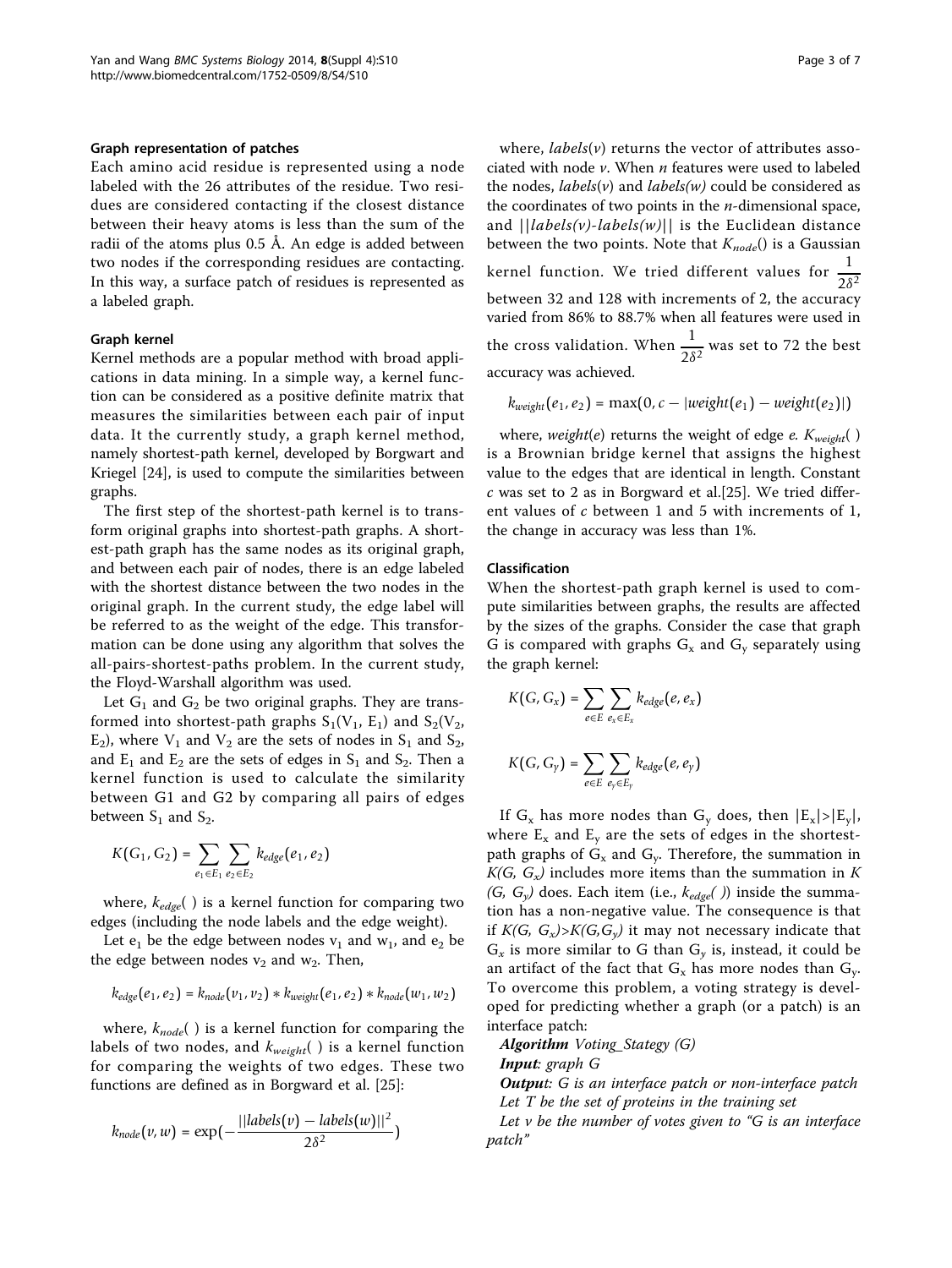<span id="page-3-0"></span> $v=0$ While (T is not empty) { Take one protein (P) out of T

Let  $G_{int}$  and  $G_{non-int}$  be the interface and non-interface patches from P.

If  $K(G, G_{int}) > K(G, G_{non-int})$ , then increase v by 1 }

If  $v > |T|/2$ , then G is an interface patch

Else G is a non-interface patch

Using this strategy, when  $K(G, G_{int})$  is compared with  $K(G, G_{non-int})$ ,  $G_{int}$  and  $G_{non-int}$  are guaranteed to have identical number of nodes, since they are the interface and non-interface patches extracted from the same protein (see section 2.4 for details). Each time  $K(G, G_{int}) > K$  $(G, G_{non-int})$  is true, one vote is given to "G is an interface patch". In the end G is predicted to be an interface patch if "G is an interface patch" gets more than half of the total votes, i.e.,  $\nu > |T|/2$ .

# Results and discussion

#### Distinguish interface patches from non-interface patches

146 interface patches and 146 non-interface patches were obtained from the dataset. The graph kernel method was used to compute similarities between patches and the voting strategy was used to classify these patches into interface versus non-interface patches. When evaluated using a leave-one-out cross-validation, this method achieves an overall accuracy of 88.7%. 87.7% (Sensitivity) of the interface patches and 89.7% (Specificity) of the non-interface patches were correctly predicted.

#### Contributions of the features

In the above experiment, all seven features were used to calculate similarities between graphs. To evaluate the importance of each feature, the leave-one-out crossvalidation was repeated with only one feature being used at one time. Table 1 shows show that when only one feature is used, the method achieves the best performance (86.9% accuracy) with PSSM as input. When all seven features are used, the method achieves the highest accuracy (88.7%).

# Prediction of DNA-binding residues

The interface and no-interface patches used in aforementioned experiments were generated based on actual

Table 1 Contributions of features

| Features PSSM <sup>1</sup> E_P <sup>2</sup> Ent <sup>3</sup> StrCn <sup>4</sup> rASA <sup>5</sup> Cur <sup>6</sup> Poc <sup>7</sup> All <sup>8</sup> |  |  |  |  |
|------------------------------------------------------------------------------------------------------------------------------------------------------|--|--|--|--|
| Accuracy (%) 86.9 77.0 67.5 54.7 54.5 54.1 54.1 88.7                                                                                                 |  |  |  |  |

<sup>1</sup> PSSM: position-specific scoring matrix;  $2$  E\_P<sup>:</sup> electrostatic potential;  $3$  Ent: sequence entropy; <sup>4</sup> StrCn: structural conservation; <sup>5</sup> rASA: relative solvent accessibility;  $6$  Cur: surface curvature;  $7$  Poc: size of the pocket where the residue is located; and <sup>8</sup> All: all the seven attributes were used.

binding sites. In a practical prediction situation, that size and the shape of the binding site are unknown. In order to evaluate the proposed method's ability to discover DNA-binding sites in proteins, for each surface residue, we generated a surface patch that included the residue and its nearest 5 neighbors. Then, the 146 interface and 146 non-interface patches were used as the training set to classify the surface patches into DNAbinding and non-DNA-binding classes. Leave-one-out cross validation was performed at the protein level, so that interface and non-interface patches from a protein were not used in the classification of surface patches from the same protein. The proposed method identified DNA-binding residues with 79.5% accuracy, 84.9% specificity and 51.5% sensitivity. By changing the classification threshold (i.e. v>threshold) using in voting strategy, we obtained the ROC for the prediction (Figure 1). The AUC of the ROC is 0.80.

#### Predicting DNA-binding sites on unbound proteins

13 test proteins with both DNA-bound and unbound structures in the PDB were taken from a previous study [[7](#page-6-0)]. 14 such proteins were considered in the study by Tjong and Zhou. Here, we discarded 2abk because the sequence identity between the bound and unbound proteins was only 45%. In this section, the DNA-binding sites on the 13 unbound proteins will be predicted using the graph kernel method. The prediction results are evaluated based on the actual DNA-binding sites gleaned from the corresponding protein-DNA complexes. For each surface residue on the test proteins, we obtained a surface patch that included the residue and its 5 closest neighbors. Then, the patches were classified into interface versus non-interface patches using the 146 proteins as training set. For each test protein, the training set was filtered such that none of the proteins in the training set shares > 30% identical residues with the test proteins.

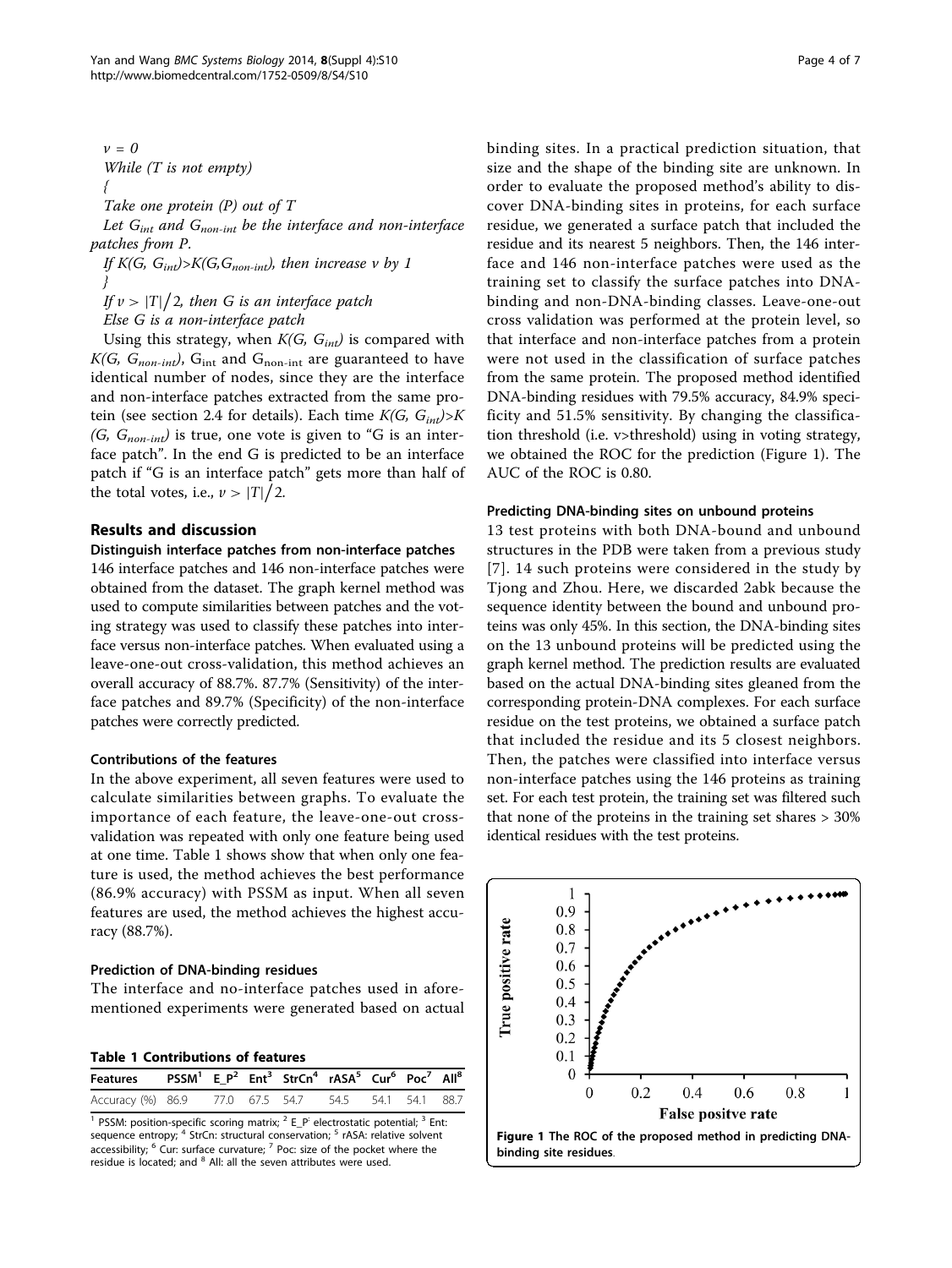For 8 of the 13 proteins (Italic in Table 2), DALI was not able to find structural neighbors in PDB. Thus, the structural conservation of these proteins could not be computed. For these 8 proteins, only PSSM was used to compute similarities in the graph kernel, since table [1](#page-3-0) shows that the proposed method can still achieve high accuracy when only PSSM is used in the graph kernel. For the remaining 5 proteins, all seven features were used in the graph kernel.

# The top 1 patch overlaps with the actual DNA-binding site

Using the voting strategy, each patch was assigned a number representing the number of votes it got. The higher the vote number, the more similar is the patch to the interface patches. For each test protein, we sorted the patches based on the numbers of votes they get, such that the top 1 patch got the most votes. Table 2 shows that on every test protein, the top 1 patch overlaps with the actual DNA-binding site. On 7 of the 13 proteins, all the six residues in the top 1 are actually interface resides (6 true positives, 0 false positive). When averaged over the 13 proteins, the top 1 patch contains 4.8 interface residues and 1.2 non-interface residues, i.e., on average, 80% of the residues in the top 1 patch are interface residues. These results show that on a test protein, the top 1 patch can precisely indicate the location of the actual DNA-binding site.

If a patch is randomly picked from a test protein, what is the probability ( $P_{random}$ ) to obtain a patch that is at least as good as the top 1 patch in terms of predicting the DNA-binding sites? For each test protein,  $P_{random}$  is

Table 2 Predictions by the top 1 patch.

| <b>Unbound</b><br>PDB id <sup>1</sup> | <b>Bound</b><br>PDB id | Top 1 patch     |                | $P_{Random}$ (%) <sup>4</sup> |  |
|---------------------------------------|------------------------|-----------------|----------------|-------------------------------|--|
|                                       |                        | TP <sup>2</sup> |                |                               |  |
| 1iknA,C                               | 1leiA,B                | 6               | 0              | 0.4                           |  |
| 1g6nA,B                               | 1zrfA,B                | 6               | $\Omega$       | 2.4                           |  |
| 1zzkA                                 | 1zziA                  | 6               | $\Omega$       | 2.9                           |  |
| 1 <sub>mml</sub>                      | 1ztwA                  | 4               | $\mathfrak{D}$ | 4.2                           |  |
| 1a2pC                                 | 1brnL                  | 6               | 0              | 4.5                           |  |
| 1ko9A                                 | 1m3qA                  | 6               | 0              | 4.9                           |  |
| 1qc9A                                 | 1cl8A,B                | 4               | 2              | 8.0                           |  |
| 1lgc                                  | $111mA$ <sub>B</sub>   | 6               | $\Omega$       | 8.7                           |  |
| 1qzqA                                 | 1rfiB                  | 2               | 4              | 9.5                           |  |
| 1xx8A                                 | 1xyiA                  | 6               | $\Omega$       | 10.7                          |  |
| 1qqiA                                 | 1gxpA,B                | 4               | $\mathfrak{D}$ | 19.3                          |  |
| 113kA                                 | 1u1qA                  | 3               | 3              | 25.6                          |  |
| 2alcA                                 | 1f5eP                  | $\overline{4}$  | $\mathfrak{D}$ | 26.7                          |  |

<sup>1</sup> For the proteins in *italic*, the interfaces were predicted using only PSSM. For the others, all seven features were used;  $2$  TP: the number of the interface residues falling in the top 1 patch;  $3$  FP: the number of non-interface residues in the top 1 patch.  $4$   $P_{random}$ : When a patch is randomly picked, the probability of it containing at least as many interface residues as the top 1 patch.

calculated as  $N/N_{all}$ , where  $N_{all}$  is the total number of patches on the protein,  $N$  is the number of the patches that have at least as many interface residues as the top 1 patch. The results (Table 2) show that for 9 of the 13 proteins,  $P_{random}$  is less than 10%. The average  $P_{random}$ for the 13 protein is 9.8%. This indicates the significance of the predicting method.

# Obtaining higher coverage by combining multiple topranking patches

In the evaluation of DNA-binding site prediction methods, there are mainly two measures that researchers are interested in: coverage (TP/N<sub>int</sub>) and accuracy (TP/N<sub>pr</sub>), where TP is true positive, i.e. the number of residues that are predicted to be interface residues and are actually interface residues,  $N_{int}$  is the total number of interface residues and  $N_{pr}$  is the number of residues that are predicted to be interface residues. Coverage shows percentage of the actual interface residues that are correctly predicted and accuracy is the percentage of the predicted interface residues that are actually interface residues.

The above section has shown that the top 1 patch can precisely indicate the location of the DNA-binding site on each test protein. However, since a patch has only 6 residues, the predictions solely based on the top 1 patch only have low coverage. We can obtain higher coverage by combining the predictions of multiple top-ranking patches. For example, if only top 1 patch is used to predict DNA-binding sites, the average coverage and accuracy are 23% and 81% for the 13 proteins. When the union of the top 3 patches is used to predict DNA-binding sites, coverage increases to 42%, but accuracy decreases to 72%. Figure [2](#page-5-0) shows the tradeoff between coverage and accuracy when multiple top-ranking patches are used. Figure [2](#page-5-0) shows the trend that as more top-ranking patches are used, coverage increases but accuracy decreases. If researchers prefer to identify more interface residues at the cost of lower accuracy, then they can choose to use more top-ranking patches to predict DNA-binding sites. The performance will fall at the right side of the curve. On the other hand, if they desire higher accuracy, then they can use fewer patches.

# Comparison with other methods

While many computational methods have been proposed for the prediction of DNA-binding sites, it is difficult to make direct comparisons between them, due to lack of a standardized benchmark for the evaluation. Here, it is not our intent to make a systematic comparison between different methods. We only compared our method with two recent methods, MV [[9\]](#page-6-0) and DISPLAR [[7\]](#page-6-0), regarding their ability to find DNA-binding sites on the 13 unbound proteins. Both MV and DISPLAR use both structural and sequence information in predicting DNA-binding sites.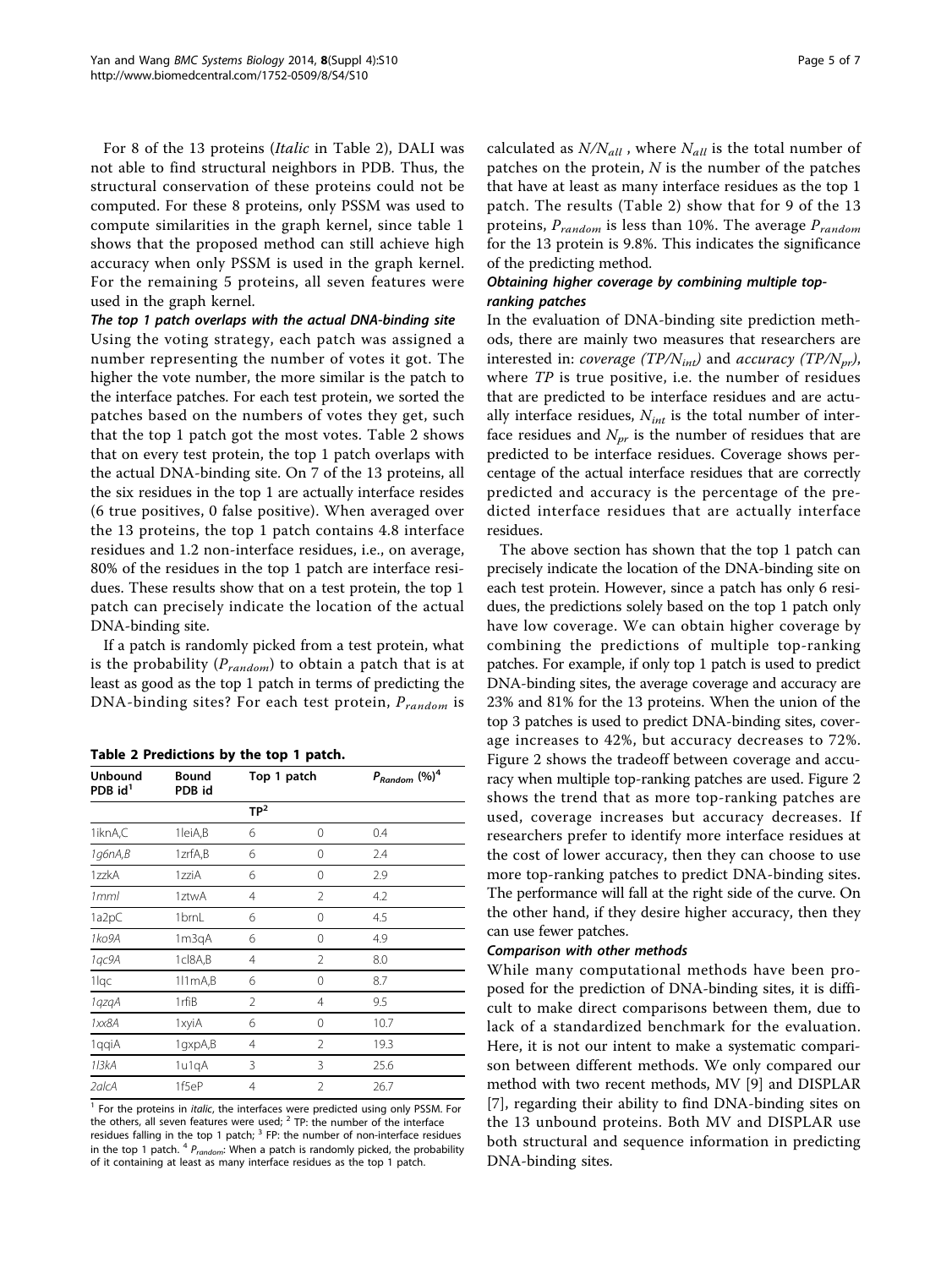The MV method [\[9](#page-6-0)] integrates a wide range of structural, evolutionary, energy-based and experimental data and uses a random forest method to predict functional sites, including protein-, peptide-, DNA-, RNA-binding sites on protein structures. The 13 unbound protein structures were submitted to the MV online server to obtain the predicted DNA-binding sites. The MV returned a list of amino acid residues with their corresponding prediction scores. By changing the score threshold using for prediction, the MV method obtained an AUC of 0.85 for the ROC. In comparison, our method returned a list of surface patches with their prediction scores (i.e. vote counts). Our method achieved a slightly better AUC of 0.87.

The 13 test proteins used in this study were also used to evaluate the DISPLAR method when Tjong and Zhou proposed it [\[7\]](#page-6-0). In their publication, Tjong and Zhou also used coverage and accuracy to evaluate the

Table 3 Comparison with other methods.

predictions. However, they defined accuracy using a loosened criterion of "true positive" such that if a predicted interface residue is within four nearest neighbors of an actual interface residue, then it is counted as a true positive. Here, in the comparison of the two methods, the strict definition of true positive is used, i.e., a predicted interface residue is counted as true positive only when it is an actual interface residue. The original data were obtained from table [1](#page-3-0) of Tjong and Zhou [\[7](#page-6-0)], the accuracy for the neural network method was recalculated using this strict definition (Table 3).

MV and our method returned a list of residues (or patches) with decreasing prediction scores and allowed users to tradeoff between coverage and accuracy by choosing a threshold. To compare them with DISPLAR, for each test protein, we gradually decreased the prediction threshold until the coverage achieved was equal to or higher than that of DISPLAR. Then the coverage and accuracy of the methods were compared. On a test protein, method A is better than B, if  $accuracy(A) > accuracy$ (B) and coverage (A)≥coverage(B). Table 3 shows the comparisons. On each protein, the best performance among the three methods are shown in the bold font. On 1 mml no method is better than others are on both accuracy and coverage, thus a best performance cannot be identified. Our method achieved the best performance in 6 of the 13 proteins (tie with MV on 1zzk).

### Conclusions

This paper presents competitive method for predicting DNA-binding sites on proteins. The effectiveness of the method is demonstrated using cross-validation and by applying it to 13 unbound protein structures. Different

| <b>Proteins</b>   | Graph Kernel <sup>1</sup> |          | DISPLAR <sup>2</sup> |          | MV <sup>3</sup> |          |
|-------------------|---------------------------|----------|----------------------|----------|-----------------|----------|
|                   | Coverage                  | Accuracy | Coverage             | Accuracy | Coverage        | Accuracy |
| 1a2p              | $0.45^4$                  | 0.90     | 0.44                 | 0.33     | 0.45            | 0.45     |
| 1ikn              | 0.46                      | 0.60     | 0.46                 | 0.38     | 0.46            | 0.39     |
| 1lqc              | 0.95                      | 0.56     | 0.95                 | 0.68     | 0.95            | 0.49     |
| 1qqi              | 0.70                      | 0.67     | 0.75                 | 0.66     | 0.70            | 0.33     |
| 1zzk              | 0.40                      | 0.53     | 0.37                 | 0.47     | 0.40            | 0.53     |
| 1qc9              | 0.55                      | 0.41     | 0.58                 | 0.66     | 0.55            | 0.23     |
| 2alc              | 0.90                      | 0.67     | 0.90                 | 0.59     | 0.75            | 0.47     |
| 1ko9              | 0.50                      | 1.00     | 0.48                 | 0.80     | 0.50            | 0.89     |
| 1qzq              | 0.57                      | 0.63     | 0.57                 | 0.24     | 0.57            | 1.00     |
| 113k              | 0.44                      | 0.56     | 0.44                 | 0.68     | 0.44            | 0.63     |
| 1x <sub>X</sub> 8 | 0.74                      | 0.93     | 0.60                 | 0.92     | 0.74            | 0.32     |
| 1g6n              | 0.48                      | 0.73     | 0.77                 | 0.75     | 0.48            | 0.52     |
| 1 mml             | 0.46                      | 0.35     | 0.38                 | 0.50     | 0.46            | 0.40     |

<sup>1</sup> The method proposed in this study; <sup>2</sup> The DISPLAR method developed by Tjong and Zhou [\[7\]](#page-6-0); <sup>3</sup> The MV method developed by [[9\]](#page-6-0); <sup>4</sup> The bold font shows the best performance among the three methods on each protein.

<span id="page-5-0"></span>